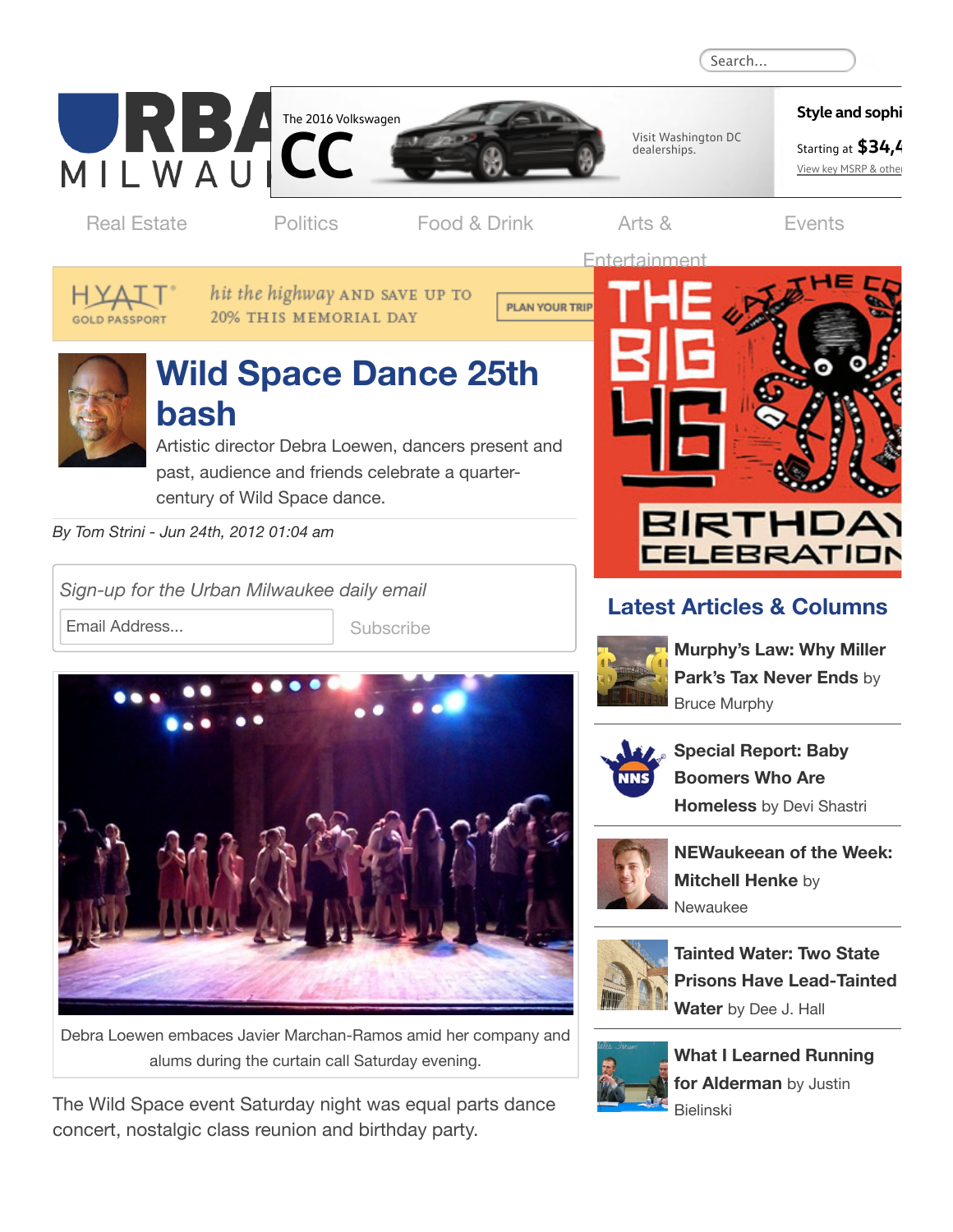The occasion marked the company's 25th [anniversary,](http://urbanmilwaukeedial.com/2012/06/wild-space-25th-alums-dance-at-turner-hall/) all those years under founding artistic director Debra Loewen. The assembly, which filled the Turner Hall ballroom, rose in ovation when Loewen stepped to the microphone at the beginning and again when she danced a solo at the end. Loewen rarely performs these days, but she was lithe and lovely in a solo woven from bits and pieces of dances she's made for herself and others over the last decades.

The current company, of 10 women, alternated with alums who came to Turner Hall from near and far. They danced to recorded music or to music played live by Ms Fun or, in one case, Seth Warren-Crow. Loewen arranged and paced the show well; the wildly disparate parts felt like a whole.

Sometimes she separated numbers with simple blackouts, sometimes she connected them with clever transitions. In the new *Here*, the 10 women in the company — cool and sexy in little black dresses — glided along over a cool-jazz beat. As geometries formed and dissolved, dancers exited and reentered with folding chairs. They became props in the piece, then were left on stage in a neat formation. Female alums, generally of more distant vintage, swept in, some with kids in tow, to occupy those chairs and participate in a charming seated dance.

Charm abounded on this program, and no one was more charming than alums Monica Rodero and Dan Schuchart. They did *And*, one of their talking numbers, in which mimetic illustrations of their words grow into organized gestures which grow into real dances. They began by moving chairs off stage, moved on to a chat, and the chat became a funny dance involving the elaborate passing back and forth of a teacup and saucer and a cupcake. Eventually, Loewen slipped in to join them, then stayed for her solo. Another clever transition.

The alumni guest bits were a uneven in quality. Originals David Figueroa, Tom Thoreson and Diane VanDerhei engaged in some contact improv that was more fun to do than to watch, but it was fun watching them have fun. Likewise with the somewhat more polished and much more athletic workout by Dani Kuepper and Joe Pikalek. Lauren Hafner Addison and Cassandra Motta were lots of fun and very focused in *Call Collect.* Addison is bookish and proper, and Motta is the

## Fashion - Backstage NYC with Ros



0:20/1:54 88. **A** 

Se

## **Press [Releases](http://urbanmilwaukee.com/pressrelease/)**



**[Democratic](http://urbanmilwaukee.com/pressrelease/democratic-party-of-wisconsin-statement-on-equal-pay-day/) Party of Wisconsin Statement on Equal Pay Day** by Democratic Party of Wisconsin



**Top [Milwaukee](http://urbanmilwaukee.com/pressrelease/top-milwaukee-chefs-raising-funds-for-homeless-vets-at-may-23-benefit-with-original-gourmet-dishes-inspired-by-waffle-house-menu/) Chefs Raising Funds for Homeless Vets at May 23 Benefit With Original Gourmet Dishes Inspired by "Waffle House" Menu** by Press Release



**Near West Side Partners Launches \$5 Million [Challenge](http://urbanmilwaukee.com/pressrelease/near-west-side-partners-launches-5-million-challenge-fund/) Fund** by Near West Side Partners, Inc.

**Read more Press [Releases](http://urbanmilwaukee.com/pressrelease/)**